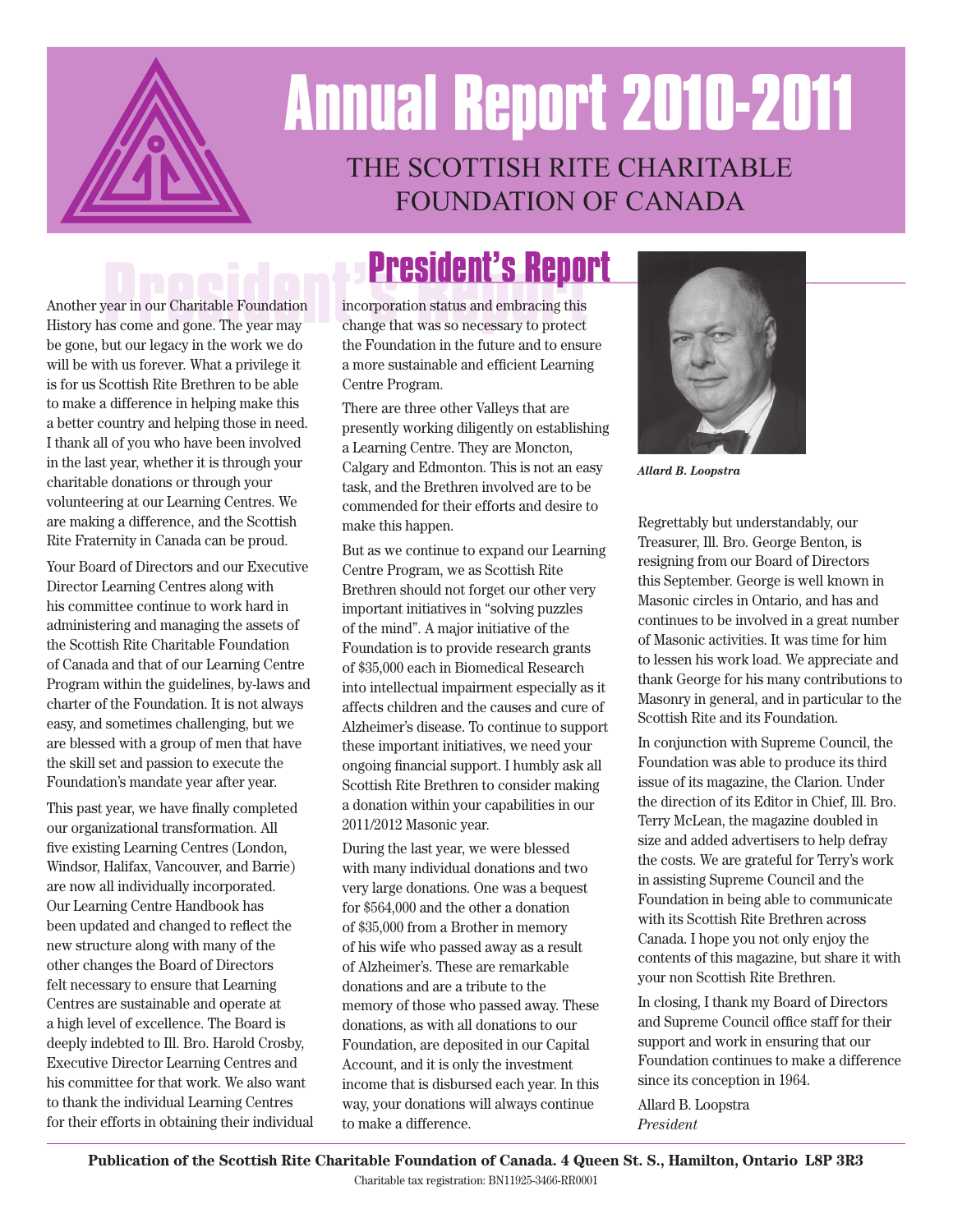## **Treasurer's Report Treasurer's Report**

The Scottish Rite Charitable Foundation of Canada continued to experience a slow recovery for the year ending May 31, 2011. The foundation is still not immune from worldwide economic conditions and must continue to monitor its financial activities very closely.

The resources of the foundation were severely taxed to meet its financial obligations both for medical research and the learning centres.

As a result the distribution for research grants was reduced by \$60,000 and awards and bursaries by \$52,000.

During the year three learning centres (Halifax, Barrie and Moncton were incorporated and received their own charitable registration.

On June 1, 2011 the remaining three learning centres were incorporated and received their charitable registration.

Because of these changes the financial statement presentation has changed dramatically from that of previous years...

### **Financial Review**

The financial highlights of the foundation's financial position and results of operations on this page have been extracted from the annual audited financial statements, copies of which may be obtained from the Foundation Office.

#### **Operations**

The operating statement shows expenses in excess of revenue in the amount of \$ 278,014 before the unrealized gain on investments of \$ 1,092,670.

Because of the incorporation of three of the learning centres , learning centre donations for operations decreased by \$ 238,164

Operating expenses increased by \$ 74,000 contributing substantially to the negative cash flow to the foundation.

The positive change in fair market value reflects the unrealized gain on investments from the previous years and the difference between cost and fair market value of the investments.

On a more positive note the donations from individuals, Lodges and Masonic organizations increased by 417,000 and the foundation was the beneficiary of two bequests of almost \$618,000.

### **Financial Position**

Net assets as at May 31, 2011 of \$ 16,420,278 an increase of \$ 952,567 from the previous year. Again this increase can be attributed to the increase in the fair market value of the investments.

The largest asset of the foundation is its investment portfolio. As at May 31, 2011 its fair market value was \$ 16,595,854 the investment portfolio consists of what is considered low risk instruments 31.50% in equities and 68.50 % in fixed term or interest bearing investments.

### **The Way Ahead**

The challenges facing The Scottish Rite Charitable Foundation of Canada have not changed over the years,

- 1. To continue to support the ongoing medical research through grants, awards and bursaries.
- 2. To work with and support the newly incorporated learning centres and any new learning centres that are opened.

The evolution of splitting off the learning centres as independent charitable entities will offer new challenges and as more learning centres open our financial resources will be taxed to an even greater extent.

In closing I would like to wish my successor well and pledge my continuing support to the Scottish Rite Charitable Foundation of Canada.

Respectfully submitted George Benton *Treasurer*

### **Statement of Operations**

| Year Ended May 31                      | 2011          | 2010      |
|----------------------------------------|---------------|-----------|
| Revenue                                |               |           |
| Donations - Learning Centre operations | \$<br>83,524  | 321,688   |
| Amortization of deferred contributions |               |           |
| - Ontario Trillium Foundation Grant    |               | 28,381    |
| <b>Investment Income</b>               | 567,247       | 616,145   |
| Gain (loss) on disposal of investments | 43,388        | 96,875    |
|                                        | 694,159       | 1,063,089 |
|                                        |               |           |
| <b>Expenses</b>                        | 207,726       | 133,449   |
| Excess of revenue over expenses,       |               |           |
| before distributions and unrealized    |               |           |
| gains (losses) on investments          | 486,433       | 929,640   |
|                                        |               |           |
| <b>Distributions</b>                   |               |           |
| Grants                                 | 368,386       | 418,630   |
| Awards                                 | 30,000        | 70,000    |
| <b>Bursaries</b>                       | 11,500        | 24,000    |
| Learning Centre Depreciation           | 354,561       | 326,184   |
|                                        | 764,447       | 838,814   |
| Excess of revenue over expenses before |               |           |
| change in unrealized gain (loss)       |               |           |
| on investments                         | (278, 014)    | 90,826    |
| Change in unrealized gain (loss)       |               |           |
| on investments                         | 1,092,670     | 412,836   |
| Excess of revenue over expenses        |               |           |
| (expenses over revenue)                | \$<br>814,656 | 503,662   |

### **Statement of Capital Revenue and Capital**

| Year Ended May 31                  | 2011                      | 2010                    |
|------------------------------------|---------------------------|-------------------------|
| Revenue                            |                           |                         |
| Donations                          |                           |                         |
| Individuals, Lodges and            |                           |                         |
| Masonic organizations              | \$<br>117,043             | \$107,591               |
| <b>Learning Centre Donations</b>   | 84,114                    | \$183,890               |
| <b>Bequests</b>                    | 617,963                   | \$9,011                 |
|                                    | 819,120                   | \$300,492               |
|                                    |                           |                         |
| Internally restricted net assets – |                           |                         |
| Capital, beginning of year         |                           | 14,915,370 \$14,614,878 |
| Capital Revenue                    | 819,120                   | \$300,492               |
| Learning centres share of interest |                           |                         |
| earned on investments              | (77,560)                  |                         |
| Internally restricted net assets - |                           |                         |
| Capital, end of year               | \$15,656,930 \$14,915,370 |                         |
|                                    |                           |                         |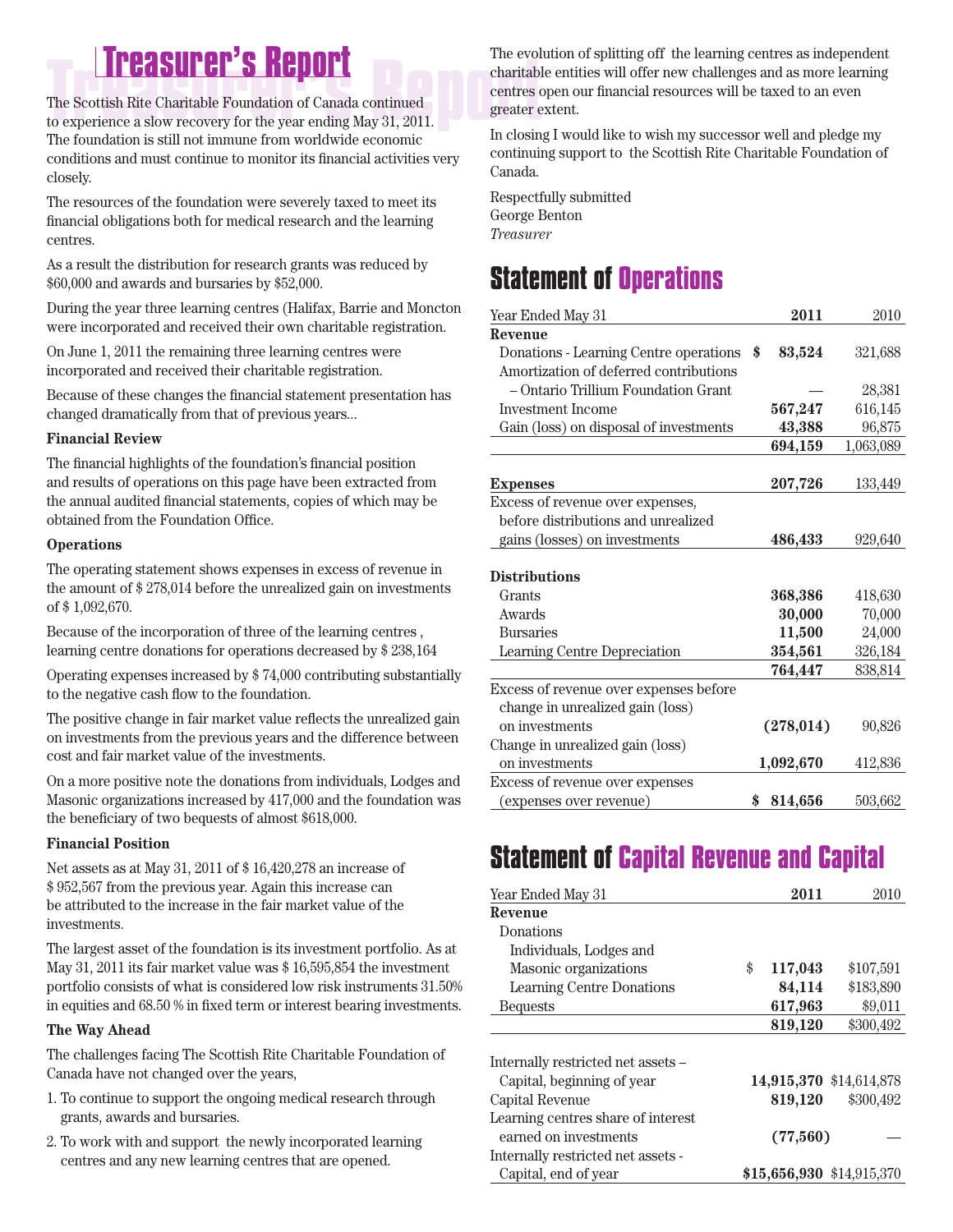## **Financial Highlights – Financial Position**

| Year Ended May 31                             |    | 2011         | 2010                    |  |  |
|-----------------------------------------------|----|--------------|-------------------------|--|--|
| <b>Assets</b>                                 |    |              |                         |  |  |
| Cash                                          | \$ | 49,124       | \$334,193               |  |  |
| Receivable                                    |    | 24,133       | \$8,538                 |  |  |
| <b>GST Receivable</b>                         |    | 30,160       | \$8,158                 |  |  |
| Prepaids                                      |    |              | \$9,804                 |  |  |
|                                               |    | 103,417      | \$360,693               |  |  |
| Capital assets                                |    | 143,333      | \$152,899               |  |  |
| Investments                                   |    |              | 16,595,854 \$15,045,750 |  |  |
|                                               |    | 16,842,604   | \$15,559,342            |  |  |
| <b>Liabilities</b>                            |    |              |                         |  |  |
| Payables and accruals                         |    | 422,326      | \$34,868                |  |  |
| Deferred contributions                        |    |              | \$56,763                |  |  |
|                                               |    | 422,326      | \$91,631                |  |  |
| <b>Net Assets</b>                             |    |              |                         |  |  |
| Net assets invested in capital                |    | 144,333      | \$96,136                |  |  |
| Unrestricted net assets - Income retained for |    |              |                         |  |  |
| charitable and benevolent purposes            |    | 619,015      | \$456,205               |  |  |
| Internally restricted net assets - Capital    |    | 15,656,930   | 14,915,370              |  |  |
|                                               |    | 16,420,278   | 15,467,711              |  |  |
|                                               |    | \$16,842,604 | \$15,559,342            |  |  |

## **Communications and Website**

The following is the report on the activities for the Foundation Website:

- 1) Website was updated in October with the information pertaining to the new Grants and Awards; as well an electronic copy of the Annual Report was posted on the website.
- 2) In January, the new forms and guides for the April 30, 2011 Grants and Awards Competition were posted.
- 3) In March an electronic copy of the Clarion was posted on the website.
- 4) We have redesigning the website. We are deeply indebted to Ill. Bro. Vicky Bagwalla 32°, Valley of Toronto, who designed and created the new site at no charge to the Foundation.
- 5) We had changed the Internet Service Provider for the Foundation. We have identified a Service Provider with a special hosting arrangement for not-for-profits. However, during the redesign of the website, it was found that Myhosting.com was unable to provide the requisite service for the new website. As such we have changed our hosting to U214.com. This service is being provided at no cost to the Foundation.
- 6) We are also looking at a refreshing of the current website. This should be completed by the end of the year.

Many thanks to Sue Thompson and Terry McLean for their assistance to this Committee.

Respectively submitted, Gareth Taylor *Communications and Website Committee*

## **Grants & Awards Grants & Awards**

The Scottish Rite Charitable Foundation of Canada continues to support researchers who are seeking to "Help Solve the Puzzles of the Mind". Success can be seen in new understandings of the diseases, which may lead to new and effective treatments and a better quality of life for those coping with the disease, along with family and caregivers.

The Awards Committee is committed to supporting promising researchers during the early years of their studies. Recipients tell us that it was only through early funding by the Foundation that they were able to conduct their research and develop a personal reputation that attracted funding from other agencies in later years. They credit the Foundation with being the spark plug in starting a successful career.

During the last year, the Awards committee received 15 new applicants for Major Research Grants (\$35,000 per year for up to three years) and recommended funding 4 new Research Grants. In addition, the Foundation continues its support of 4 Major Grant recipients for a 2nd year and 5 recipients for a 3rd year. Total Major Grants in support of for 2010-2011 was \$446,818.

This year marked the end of the Graduate Student Award Program with no new applications being accepted. Two students completed the final year of their funding.

The Foundation is indebted to Dr. Anurag Tandon from the University of Toronto, who Chairs the review panel with the generous assistance from professional colleagues across Canada.

A total of 14 Deputy's Provincial Charitable Donations were distributed during the year with a total value of \$18,000.

The SRCF receives many letters of thanks from recipients expressing appreciation for the support received. Scottish Rite members may learn more about the scope and results of the research funded through their donations by reading the brief reports printed in the various SRCF newsletters.

More information about the Grants and Awards Program is available on the Scottish Rite Charitable Foundation website (www. srcf.ca) including details about the funded research.

Respectfully submitted,

Dr. Gareth R. Taylor Dr. Loren Kline Chair, Awards Committee Vice-Chair

**Dr. Danielle Andrade University of Toronto \$35,000**

*Candidate gene analysis of genes located within regions of chromosomes linked to Mabry Syndrome in patients/families.*

**Dr. Amando Bertone Hopital Riviere-des-Prairies \$34,200** *Behavioural and physiological assessment of lateral neural interactions in autism*

**Dr. Mojgan Rastegar University of Manitoba \$35,000** *High resolution study of MeCP2 isoforms in neurons for therapy applications in Rett Syndrome*

**Dr. Marc Woodbury-Smith St. Joseph's Healthcare \$28,309** *(2 years only)*

*Using phenotypic information to identify novel pathogenic alleles overlapping rare inherited copy number variants (CNVs) in Autism Spectrum Disorders*